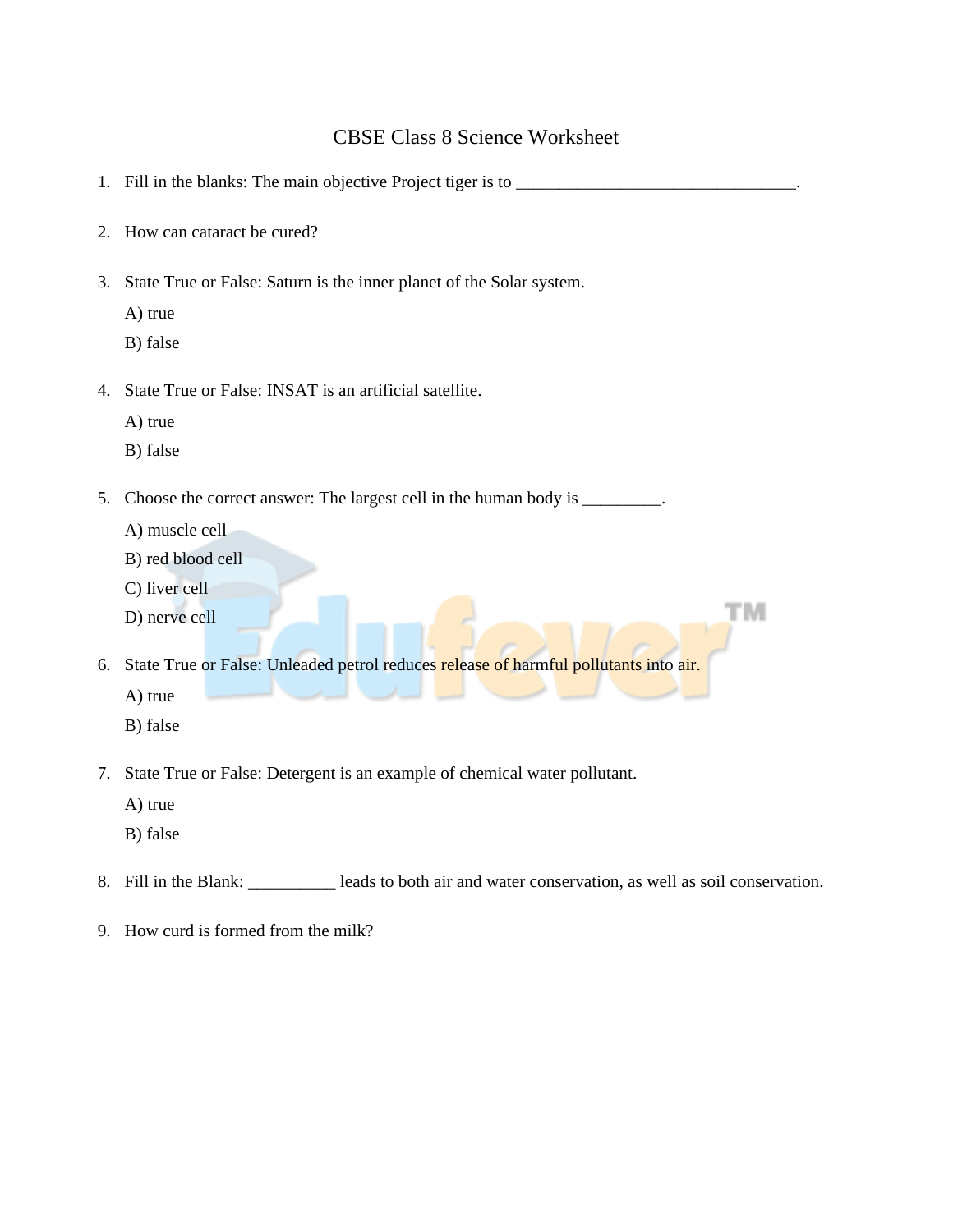- 10. Choose the correct answer: The device which is used to show the deflection because of electric cuurent is  $\equiv$ 
	- A) Ammeter
	- B) Voltmeter
	- C) Ohmmeter
	- D) Galvanometer
- 11.

liquid can only change to vapour state.

A) True

- B) False
- 12. State true or false: Yeast is a multicellular fungi.
	- A) true
	- B) false
- 13. Fill in the Blank: Between the ages of 11 years and 19 years children are called \_\_\_\_\_\_\_\_\_\_\_\_\_\_\_-.
- 14. Choose the correct answer: Simple tool which is used for removing weeds is
	- A) hoe
	- B) sickle
	- C) cultivator
	- D) plough
- 15. Choose the correct answer: The disease caused by a protozoan and spread by an insect is
	- A) Dengue

\_\_\_\_\_\_\_\_\_\_\_.

- B) Malaria
- C) Typhoid
- D) TB
- 16. Choose the correct option: A male has \_\_\_\_\_\_\_\_\_\_.
	- A) Two X chromosomes
	- B) Two Y chromosomes
	- C) One X and one Y chromosome
	- D) One X chromosome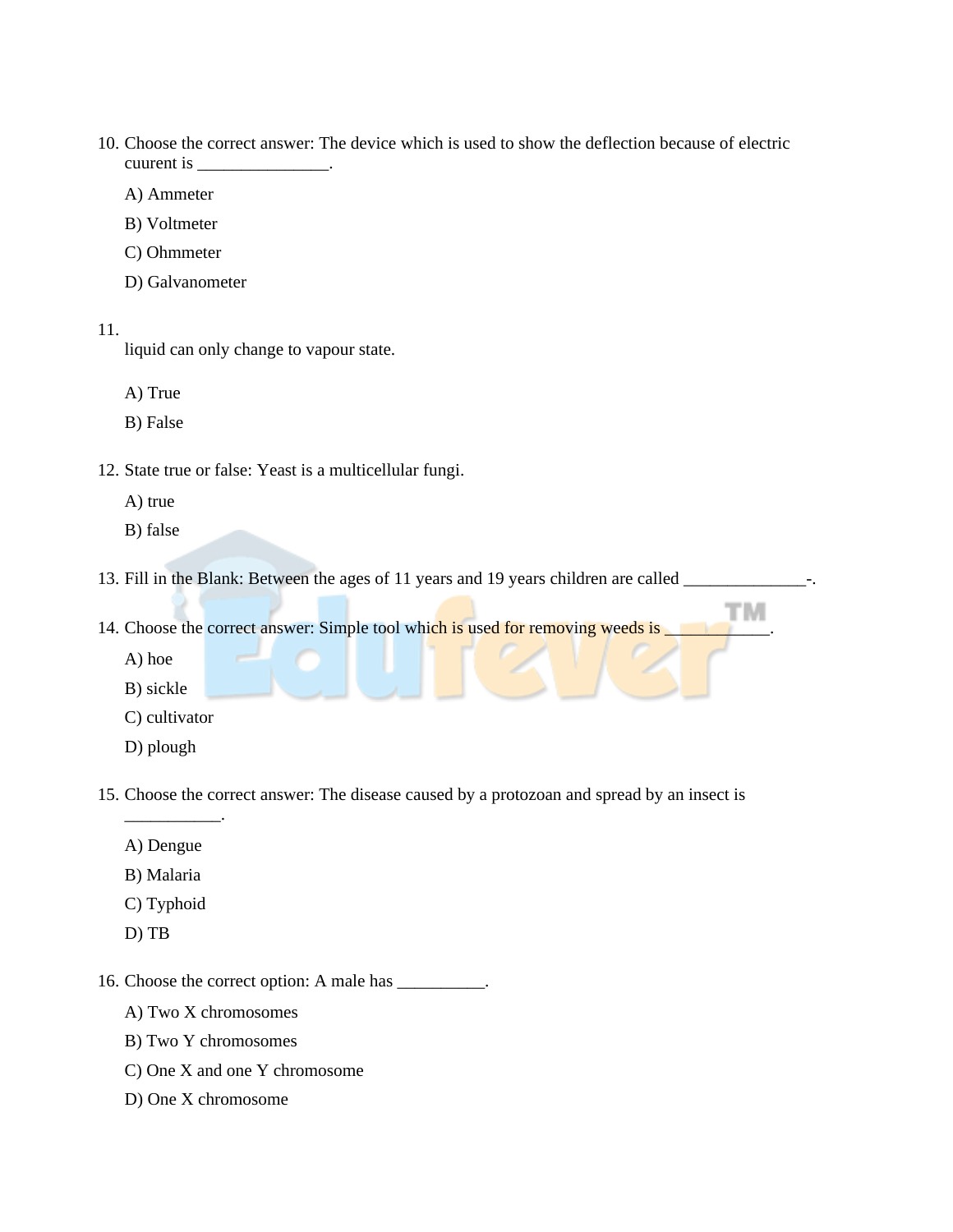- 17. Choose the correct answer: The reaction of sulphur dioxide with water yields  $\_\_$ 
	- A) Sulphuric acid
	- B) Sulphurous acid
	- C) Sulphur trioxide
	- D) None of these

18. Which of the following frequency of sound is not audible to human ears?

**TM** 

 $\sqrt{2}$ 

- A) 1.5kHz
- B) 21Hz
- C) 240Hz
- D) 21kHz

## 19. Which of the following friction has the highest magnitude ?

- A) Static friction
- B) Rolling friction
- C) Sliding friction
- D) All have same magnitude
- 20. Write three examples of non contact force.